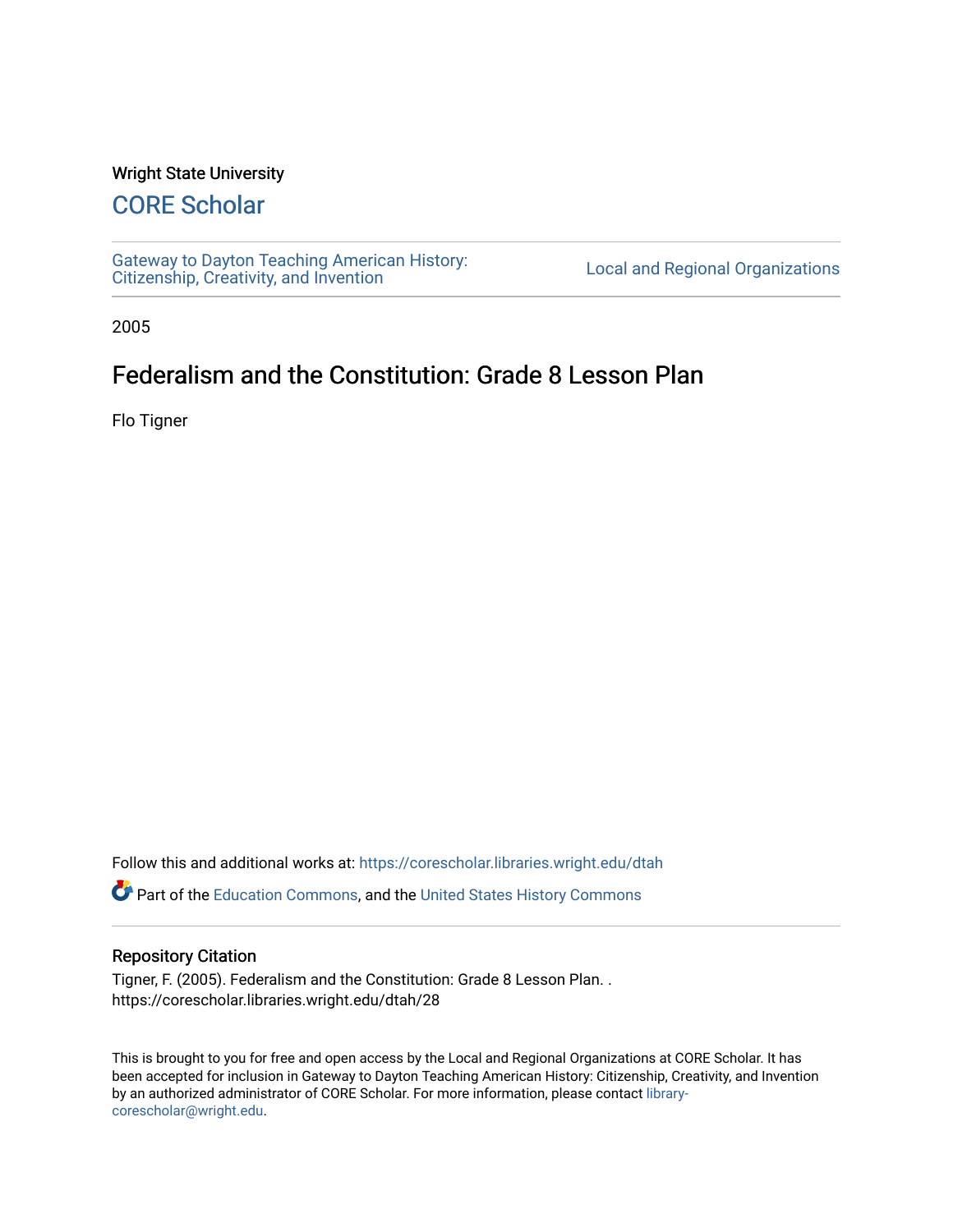

School: Roth Middle School Grade Level: 8

# Lesson Plan Title: Federalism and the Constitution

| <b>Content Area(s)</b>            | American History                                                                                                                                                 |  |  |  |  |  |  |
|-----------------------------------|------------------------------------------------------------------------------------------------------------------------------------------------------------------|--|--|--|--|--|--|
| <b>Learning Objectives)</b>       | To demonstrate and understand the concept of Federalism. Identify the level of<br>government at the national, local, and state level. To know that each level of |  |  |  |  |  |  |
|                                   | government is responsible for a particular function. Students will realize that                                                                                  |  |  |  |  |  |  |
|                                   | every citizen of Ohio and in the United States is subject to the laws at all three                                                                               |  |  |  |  |  |  |
|                                   | levels.                                                                                                                                                          |  |  |  |  |  |  |
| <b>Benchmarks for the</b>         | Government                                                                                                                                                       |  |  |  |  |  |  |
| <b>Ohio Academic</b>              |                                                                                                                                                                  |  |  |  |  |  |  |
| <b>Content Standards for</b>      |                                                                                                                                                                  |  |  |  |  |  |  |
| <b>Social Studies</b>             |                                                                                                                                                                  |  |  |  |  |  |  |
| <b>Indicators for above</b>       | Government: A) Explain why people institute governments, how they influence                                                                                      |  |  |  |  |  |  |
| <b>Benchmarks of the</b>          | governments, and how governments interact with each other/ Government.                                                                                           |  |  |  |  |  |  |
| <b>Ohio Academic</b>              | 1. Analyze the principles of self government and natural rights expressed in their                                                                               |  |  |  |  |  |  |
| <b>Content Standards for</b>      | Declaration of Independence and the relationship to Enlightenment ideas/                                                                                         |  |  |  |  |  |  |
| <b>Social Studies</b>             | Government.                                                                                                                                                      |  |  |  |  |  |  |
|                                   | B) Explain how the Declaration of Independence, the U.S. Constitution, including                                                                                 |  |  |  |  |  |  |
|                                   | the Bill of Rights and the Northwest Ordinance have provided for the protection                                                                                  |  |  |  |  |  |  |
|                                   | of rights, and the long term future of a growing democracy.                                                                                                      |  |  |  |  |  |  |
|                                   | 4. Explain the political concepts expressed in the U.S. Constitution:                                                                                            |  |  |  |  |  |  |
|                                   | A) Representative Democracy                                                                                                                                      |  |  |  |  |  |  |
|                                   | B) Federalism                                                                                                                                                    |  |  |  |  |  |  |
|                                   | C) Bicameralism                                                                                                                                                  |  |  |  |  |  |  |
|                                   | D) Separation of Powers                                                                                                                                          |  |  |  |  |  |  |
|                                   | E) Checks and Balances                                                                                                                                           |  |  |  |  |  |  |
| <b>Preparation for</b>            | The teacher will discuss Coining money, parking meters, and license plates                                                                                       |  |  |  |  |  |  |
| <b>Teacher</b> (Historical        | (examples). Ask students which level of government is responsible for the above                                                                                  |  |  |  |  |  |  |
| background that teacher must      | categories. Discuss and define what federalism means. Place that particular word                                                                                 |  |  |  |  |  |  |
| do to prepare for lesson)         | on the board. Write division of powers. Discuss what the responsibilities are for                                                                                |  |  |  |  |  |  |
|                                   | the city of Dayton's Mayor, Commissioner and City Manager.                                                                                                       |  |  |  |  |  |  |
|                                   | Speaker Commissioner Dean Lovelace                                                                                                                               |  |  |  |  |  |  |
|                                   | http://www.cityofdayton.org/html/commissioner_lovelace.asp                                                                                                       |  |  |  |  |  |  |
| <b>Core Activities (Detail in</b> | Allow two 40 minute class periods.                                                                                                                               |  |  |  |  |  |  |
| steps with division of time)      | Examine the Articles of Confederation and the Constitution. Define the word                                                                                      |  |  |  |  |  |  |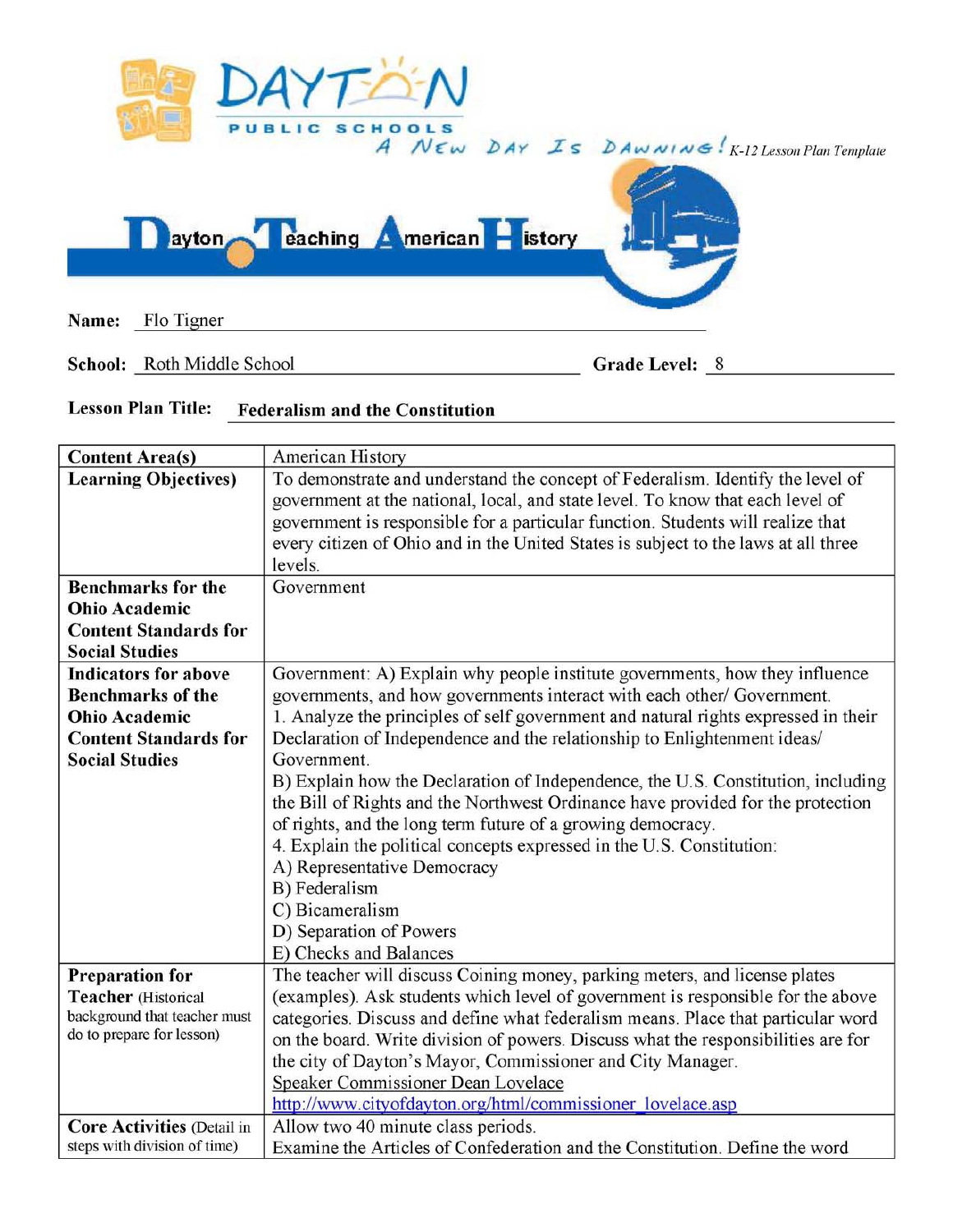

|                                                                                                                   | A NEW DAY IS DAWNING: K-12 Lesson Plan Template                                                                                                                                                                                                                                                                                                                                   |  |  |  |  |  |
|-------------------------------------------------------------------------------------------------------------------|-----------------------------------------------------------------------------------------------------------------------------------------------------------------------------------------------------------------------------------------------------------------------------------------------------------------------------------------------------------------------------------|--|--|--|--|--|
|                                                                                                                   | delegated and reserved powers. Define local and forbidden powers and discuss<br>with students.                                                                                                                                                                                                                                                                                    |  |  |  |  |  |
| <b>Overview of Student</b>                                                                                        | 1) Use overhead projector to explain the process of Federalism.                                                                                                                                                                                                                                                                                                                   |  |  |  |  |  |
| <b>Activities</b>                                                                                                 | Students will complete charts with overhead projector                                                                                                                                                                                                                                                                                                                             |  |  |  |  |  |
| How will you & your<br>students be using technology?<br>What learning strategies<br>will be implemented? $(i.e.,$ | 2) Read Federalism and the Constitution (Ohio Citizen Book page 67.)*                                                                                                                                                                                                                                                                                                             |  |  |  |  |  |
| independent and or group<br>work)                                                                                 | 3) Each student should have access to a copy of the Constitution                                                                                                                                                                                                                                                                                                                  |  |  |  |  |  |
| • What products will be<br>developed by students?                                                                 | 4) Groups students into three categories: national, state, and local                                                                                                                                                                                                                                                                                                              |  |  |  |  |  |
| What skill(s) (Bloom's<br>Taxonomy) is/are used in the<br>activity(s)? (in bold)                                  | Assign each group to come up with at least 6 powers for each level of<br>government                                                                                                                                                                                                                                                                                               |  |  |  |  |  |
|                                                                                                                   | 5) Have groups give reports on their level of government.                                                                                                                                                                                                                                                                                                                         |  |  |  |  |  |
|                                                                                                                   | 6) Prepare students for a field experience to the City Commission meeting.<br>Commissioner Lovelace was able to visit our school twice this year. Students<br>were able to ask questions relating to the duties of the City Commissioner. This<br>enabled students to open a discussion on the election process, and served as a<br>prelude to our city commission meeting visit. |  |  |  |  |  |
|                                                                                                                   | 7) Students will also visit the state capital in Columbus to visit the Ohio General<br>Assembly                                                                                                                                                                                                                                                                                   |  |  |  |  |  |
|                                                                                                                   | 8) Selected eighth graders will also visit the Wright Patterson Air Force Museum<br>in Dayton Ohio. The museum is national government property.                                                                                                                                                                                                                                   |  |  |  |  |  |
|                                                                                                                   |                                                                                                                                                                                                                                                                                                                                                                                   |  |  |  |  |  |
|                                                                                                                   | Wright Patterson Air force Museum<br>www.wpafb.af.mil/museum                                                                                                                                                                                                                                                                                                                      |  |  |  |  |  |
|                                                                                                                   |                                                                                                                                                                                                                                                                                                                                                                                   |  |  |  |  |  |
|                                                                                                                   | Students will visit and ask questions about military defense.<br>Critical thinking skills                                                                                                                                                                                                                                                                                         |  |  |  |  |  |
| <b>Resources/Materials</b>                                                                                        | *Ohio Citizen Book r590 Amsco School Publications Inc. 315 Hudson St., New                                                                                                                                                                                                                                                                                                        |  |  |  |  |  |
| List software, websites,<br>references, etc.                                                                      | York, New York 10013                                                                                                                                                                                                                                                                                                                                                              |  |  |  |  |  |
| <b>Collaboration/Sharing</b>                                                                                      |                                                                                                                                                                                                                                                                                                                                                                                   |  |  |  |  |  |
| How will this lesson                                                                                              | This lesson addresses 4 different field experiences. This would be a good                                                                                                                                                                                                                                                                                                         |  |  |  |  |  |
| support the inter disciplinary                                                                                    | interdisciplinary unit to share with a cluster. Students products will be showcased                                                                                                                                                                                                                                                                                               |  |  |  |  |  |
| process?<br>How will student products be<br>showcased?                                                            | in our classrooms and hallways.                                                                                                                                                                                                                                                                                                                                                   |  |  |  |  |  |
| <b>Assessment</b>                                                                                                 | Students will be assessed through oral demonstrations of how well they                                                                                                                                                                                                                                                                                                            |  |  |  |  |  |
| How will student products<br>and/or process be assessed?                                                          | understand the Federalism concept, how well they address their groups and how                                                                                                                                                                                                                                                                                                     |  |  |  |  |  |
| How will you communicate                                                                                          | the students respond to the different field experiences. This information will be                                                                                                                                                                                                                                                                                                 |  |  |  |  |  |
| student expectation? Rubric?                                                                                      | on end of the year final. Group reports will also be assessed. The students will be                                                                                                                                                                                                                                                                                               |  |  |  |  |  |
|                                                                                                                   | graded according to the Dayton Board of Education grading scale:<br>90-100 A                                                                                                                                                                                                                                                                                                      |  |  |  |  |  |
|                                                                                                                   | 80-89 B                                                                                                                                                                                                                                                                                                                                                                           |  |  |  |  |  |
|                                                                                                                   |                                                                                                                                                                                                                                                                                                                                                                                   |  |  |  |  |  |